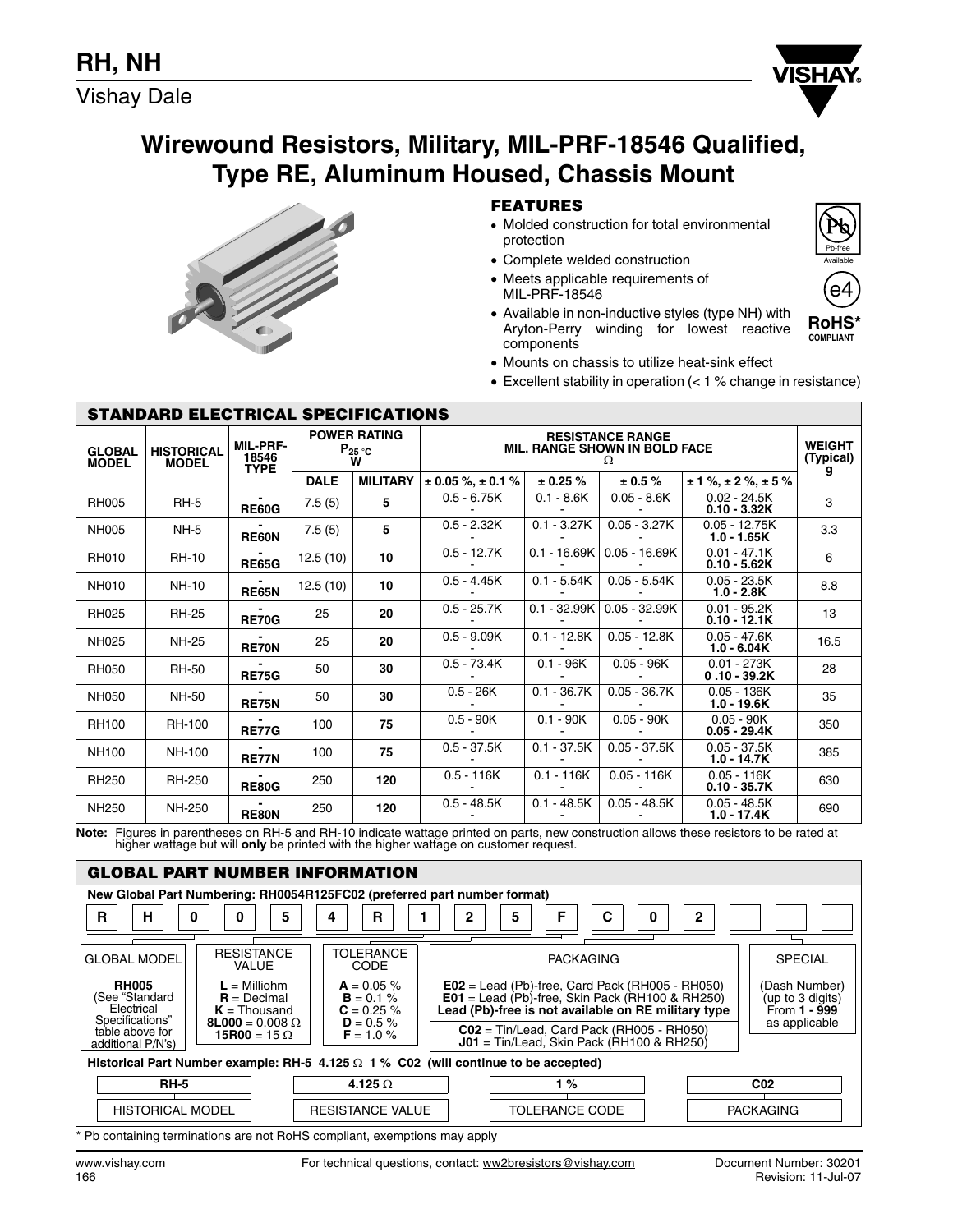

Wirewound Resistors, Military, MIL-PRF-18546 Qualified, ound Resistors, Military, MIL-PRF-18546 Qualified, Vishay Dale<br>Type RE, Aluminum Housed, Chassis Mount

#### **DIMENSIONS**

**RH-5, -10, -25, -50 NH-5, -10, -25, -50**





|                              | <b>DIMENSIONS</b> in millimeters [inches] |                                             |                                         |                            |                             |                                                                                                                                                                                                                                    |                             |                            |                            |                            |                            |                            |                            |                            |
|------------------------------|-------------------------------------------|---------------------------------------------|-----------------------------------------|----------------------------|-----------------------------|------------------------------------------------------------------------------------------------------------------------------------------------------------------------------------------------------------------------------------|-----------------------------|----------------------------|----------------------------|----------------------------|----------------------------|----------------------------|----------------------------|----------------------------|
| <b>MODEL</b>                 | A                                         | в                                           | C                                       | D                          | Е                           | F                                                                                                                                                                                                                                  | G                           | н                          | J                          | Κ                          | L                          | М                          | N                          | P                          |
| <b>RH-5</b><br><b>NH-5</b>   | 11.28<br>± 0.127<br>[0.444]<br>± 0.0051   | 12.45<br>± 0.127<br>[0.490]<br>$\pm 0.0051$ | 15.24<br>± 0.7871<br>[0.600]<br>± 0.031 | 28.58<br>± 1.57<br>[1.125] | 8.48<br>± 0.381<br>[0.334]  | 16.41<br>± 0.381<br>[0.646]<br>$\pm$ 0.062] $\pm$ 0.015] $\pm$ 0.015] $\pm$ 0.015] $\pm$ 0.010] $\pm$ 0.010] $\pm$ 0.010] $\pm$ 0.005] $\pm$ 0.005] $\pm$ 0.005] $\pm$ 0.0062]                                                     | 8.13<br>± 0.381<br>[0.320]  | 1.65<br>± 0.254<br>[0.065] | 3.38<br>± 0.254<br>[0.133] | 1.98<br>± 0.254<br>[0.078] | 2.36<br>± 0.127<br>[0.093] | 1.98<br>± 0.381<br>[0.078] | 1.27<br>± 0.127<br>[0.050] | 6.76<br>± 1.57<br>[0.266]  |
| <b>RH-10</b><br><b>NH-10</b> | 14.27<br>± 0.127<br>[0.562]               | 15.88<br>± 0.127<br>[0.625]                 | 19.05<br>± 0.787<br>[0.750]             | 34.93<br>± 1.57<br>[1.375] | 10.67<br>± 0.381<br>[0.420  | 20.32<br>± 0.381<br>[0.800]<br>$\pm$ 0.005] $\pm$ 0.005] $\pm$ 0.0031] $\pm$ 0.062] $\pm$ 0.015] $\pm$ 0.015] $\pm$ 0.015] $\pm$ 0.010] $\pm$ 0.010] $\pm$ 0.010] $\pm$ 0.005] $\pm$ 0.015] $\pm$ 0.005] $\pm$ 0.062]              | 9.91<br>± 0.381<br>[0.390]  | 1.91<br>± 0.254<br>[0.075] | 4.19<br>± 0.254<br>[0.165] | 2.36<br>± 0.254<br>[0.093] | 2.39<br>± 0.127<br>[0.094] | 2.59<br>± 0.381<br>[0.102] | 2.16<br>± 0.127<br>[0.085] | 7.92<br>± 1.57<br>[0.312]  |
| <b>RH-25</b><br><b>NH-25</b> | 18.26<br>± 0.127<br>[0.719]               | 19.84<br>± 0.127<br>IO.781                  | 26.97<br>± 0.787<br>[1.062]             | 49.23<br>± 1.57<br>[1.938] | 13.97<br>±.381<br>[0.550]   | 27.43<br>± 0.381<br>[1.080]<br>$\pm$ 0.005] $\pm$ 0.005] $\pm$ 0.0031] $\pm$ 0.062] $\pm$ 0.015] $\pm$ 0.015] $\pm$ 0.015] $\pm$ 0.010] $\pm$ 0.010] $\pm$ 0.010] $\pm$ 0.005] $\pm$ 0.015] $\pm$ 0.005] $\pm$ 0.005] $\pm$ 0.005] | 13.87<br>± 0.381<br>[0.546] | 1.91<br>± 0.254<br>[0.075] | 5.87<br>± 0.254<br>[0.231] | 4.37<br>± 0.254<br>[0.172] | 3.18<br>± 0.127<br>[0.125] | 2.92<br>± 0.381<br>[0.115] | 2.16<br>± 0.127<br>[0.085] | 11.13<br>± 1.57<br>[0.438] |
| <b>RH-50</b><br><b>NH-50</b> | 39.67<br>± 0.127<br>[1.562]               | 21.44<br>± 0.127<br>[0.844]                 | 49.99<br>± 0.787<br>[1.968]             | 70.64<br>± 1.57<br>[2.781] | 16.00<br>± 0.381<br>[0.630] | 28.96<br>± 0.381<br>[1.140]<br>$\pm$ 0.005] $\pm$ 0.005] $\pm$ 0.031] $\pm$ 0.062] $\pm$ 0.015] $\pm$ 0.015] $\pm$ 0.015] $\pm$ 0.010] $\pm$ 0.010] $\pm$ 0.010] $\pm$ 0.005] $\pm$ 0.015] $\pm$ 0.015] $\pm$ 0.005]               | 15.49<br>± 0.381<br>[0.610] | 2.24<br>± 0.254<br>[0.088] | 6.60<br>± 0.254<br>[0.260] | 4.98<br>± 0.254<br>[0.196] | 3.18<br>± 0.127<br>[0.125] | 2.72<br>± 0.381<br>[0.107] | 2.16<br>± 0.127<br>[0.085] | 11.13<br>± 1.57<br>[0.438] |

## **DIMENSIONS**

**RH-100, NH-100** 





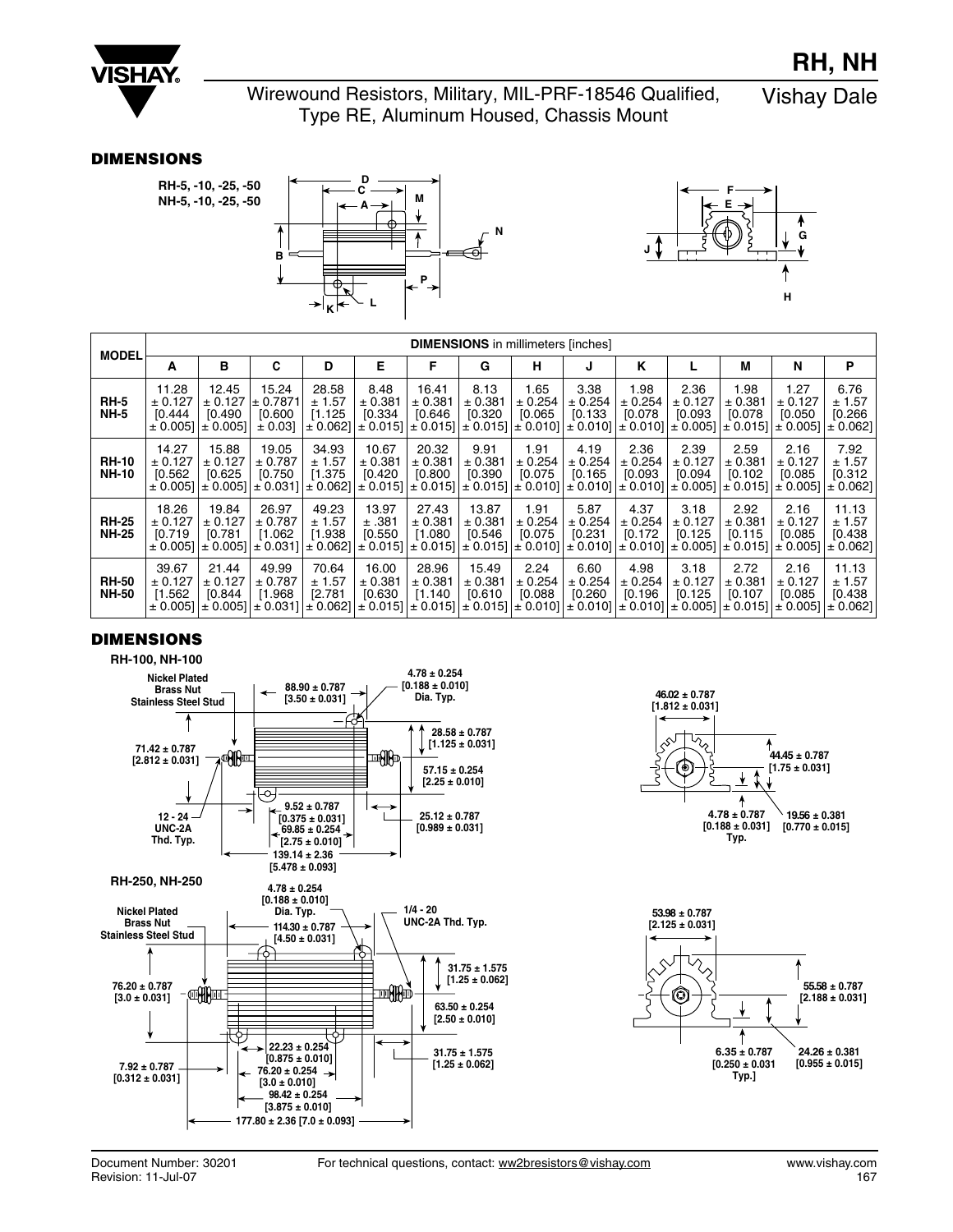Vishay Dale Wirewound Resistors, Military, MIL-PRF-18546 Qualified, Type RE, Aluminum Housed, Chassis Mount

| <b>TECHNICAL SPECIFICATIONS</b>    |                        |                                                                                                                            |  |  |  |  |
|------------------------------------|------------------------|----------------------------------------------------------------------------------------------------------------------------|--|--|--|--|
| <b>PARAMETER</b>                   | <b>UNIT</b>            | <b>RH RESISTOR CHARACTERISTICS</b>                                                                                         |  |  |  |  |
| <b>Temperature Coefficient</b>     | $ppm$ <sup>o</sup> $C$ | $\pm$ 100 for 0.1 $\Omega$ to 0.99 $\Omega$ , $\pm$ 50 for 1 $\Omega$ to 9.9 $\Omega$ , $\pm$ 20 for 10 $\Omega$ and above |  |  |  |  |
| Dielectric Withstanding Voltage    | $V_{AC}$               | 1000 for RH/5, RH-10 and RH/25, 2000 for RH/50, 4500 for RH/100 and RH/250                                                 |  |  |  |  |
| <b>Short Time Overload</b>         |                        | $5 \times$ rated power for 5 seconds                                                                                       |  |  |  |  |
| Maximum Working Voltage            | v                      | $(P \times R)^{1/2}$                                                                                                       |  |  |  |  |
| <b>Insulation Resistance</b>       | Ω                      | 10 000 MΩ minimum dry, 1000 MΩ minimum after moisture test                                                                 |  |  |  |  |
| <b>Terminal Strength</b>           | lb                     | 5 minimum for RH-5 and RH-10, 10 minimum for all others                                                                    |  |  |  |  |
| Solderability                      |                        | MIL-PRF-18546 Type - Meets requirements of ANSI J-STD-002                                                                  |  |  |  |  |
| <b>Operating Temperature Range</b> | °C                     | $-55/+250$                                                                                                                 |  |  |  |  |

## **POWER RATING**

Vishay RH resistor wattage ratings are based on mounting to the following heat sink:

| RH-5 and RH-10:    | $4'' \times 6'' \times 2'' \times 0.040''$ thick aluminum chassis (129 sq. in. surface area) |
|--------------------|----------------------------------------------------------------------------------------------|
| RH-25:             | $5" \times 7" \times 2" \times 0.040"$ thick aluminum chassis (167 sq. in. surface area)     |
| RH-50:             | $12" \times 12" \times 0.059"$ thick aluminum panel (291 sq. in. surface area)               |
| RH-100 and RH-250: | $12" \times 12" \times 0.125"$ thick aluminum panel (294 sq. in. surface area)               |

## **AMBIENT TEMPERATURE DERATING**

Derating is required for ambient temperatures above 25 °C, see the following graph.

Curves **A, B, C** apply to operation of unmounted resistors. Curve **D** applies to all types when mounted to specified heat sink. **A** = RH-5 and RH-10 size resistor, unmounted

**B** = RH-25 size resistor, unmounted

**C** = RH-50, RH-100 and RH-250 size resistor, unmounted

**D** = All types mounted to recommended aluminum heat sink



## **REDUCED HEAT SINK DERATING:**

Derating is also required when recommended heat sink area is reduced.

- **A** = RH-5 and RH-10 size resistor
- **B** = RH-25 size resistor
- **C** = RH-50, RH-100 and RH-250 size resistor